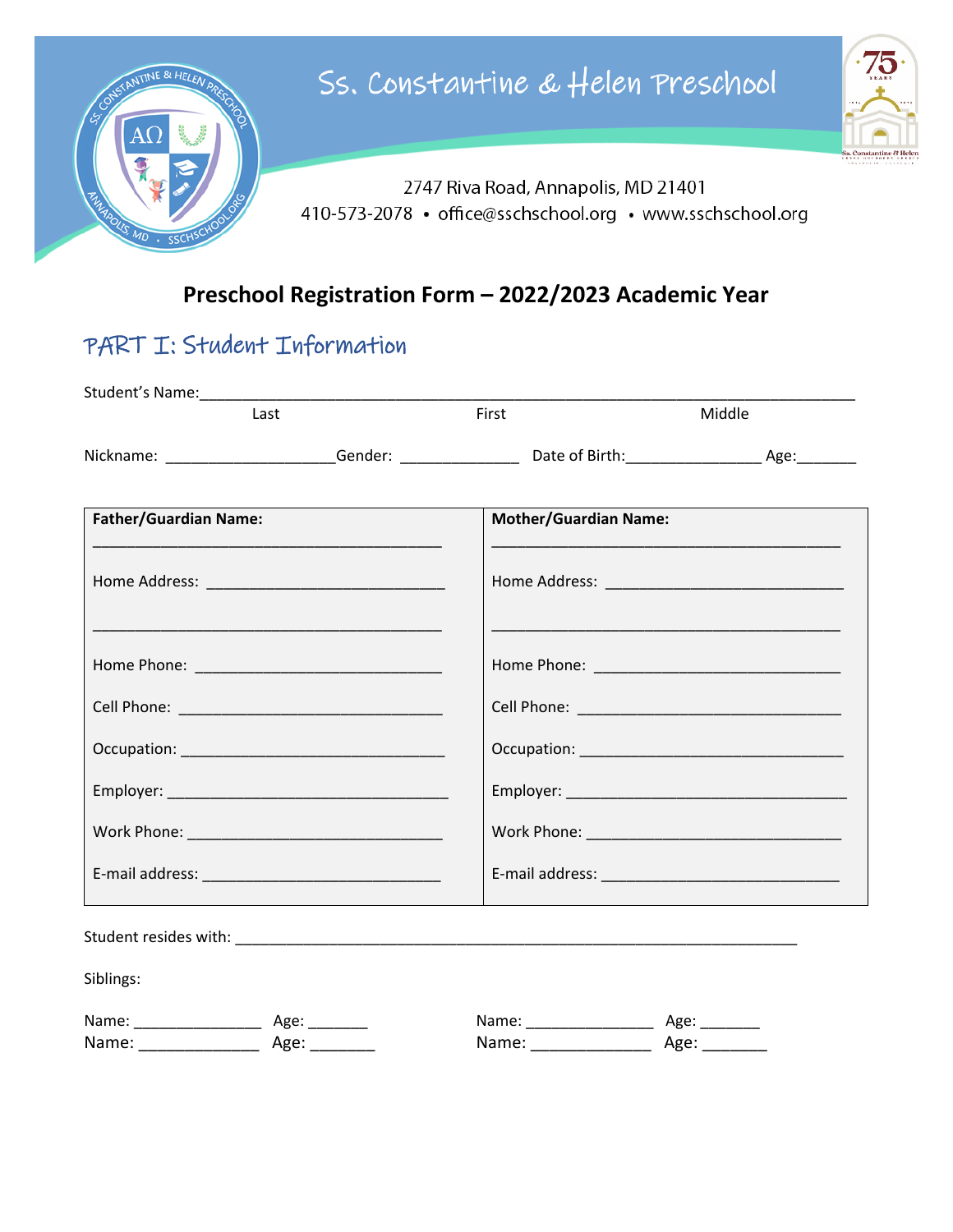## PART II: Program Selection

Please complete the following information for program selection. **Note:** children MUST BE toilet trained to attend school.

*1.* **Age Group:** *Please select the age group in which you wish to enroll your child:*

|           | Pre-K <sub>2</sub> | Pre-K3             | Pre-K4            |
|-----------|--------------------|--------------------|-------------------|
|           | (Two by Sept. 1)   | (Three by Sept. 1) | (Four by Sept. 1) |
| Check one |                    |                    |                   |

*2.* **Program:** *Please select a half or full day program and the number of days per week you wish to enroll your child.* 

|                 | <b>HALF Day - Morning</b> | <b>HALF Day - Afternoon</b> | <b>FULL Day</b> |
|-----------------|---------------------------|-----------------------------|-----------------|
|                 | $(9:00 - 11:30)$          | $(12:30 - 3:00)$            | $(9:00 - 3:00)$ |
| 2 Days/week $ $ | $$185/m$ onth             | $$185/m$ onth               | \$335/month     |
| 3 Days          | \$255                     | \$255                       | \$495           |
| 4 Days          | \$330                     | \$330                       | \$650           |
| 5 Days          | \$410                     | \$410                       | \$795           |

**3. Days of the Week:** *Please select the specific days of the week you wish to send your child:*

| Mondav | Tuesdav | Wednesday | Thursdav | Friday |
|--------|---------|-----------|----------|--------|
|        |         |           |          |        |

**4. Applicable Discounts** *(Check all that apply. Maximum discount per child is 10%)***:** 

|                                        | 5% Discount        | Military/First Responder/Police Officer/Fireman<br>(Required: Copy of identification)                          |
|----------------------------------------|--------------------|----------------------------------------------------------------------------------------------------------------|
|                                        | 5% Discount        | Sibling                                                                                                        |
|                                        | 5% Discount        | Stewards of Ss. Constantine & Helen Church in Good Standing<br>(Required: Letter from parish priest)           |
| Has your child attended school before? |                    |                                                                                                                |
|                                        | Yes If yes, where? |                                                                                                                |
| No                                     |                    |                                                                                                                |
|                                        |                    | Does your child have any special needs? (E.g., visual, speech, language, hearing, emotional, behavioral, etc.) |
| Yes                                    |                    | If yes, please explain.                                                                                        |
| No.                                    |                    |                                                                                                                |
|                                        |                    | Does your child have an IFSP/IEP or is he/she receiving related services?                                      |
| Yes.                                   |                    | If yes, please explain and provide a copy.                                                                     |
| No                                     |                    |                                                                                                                |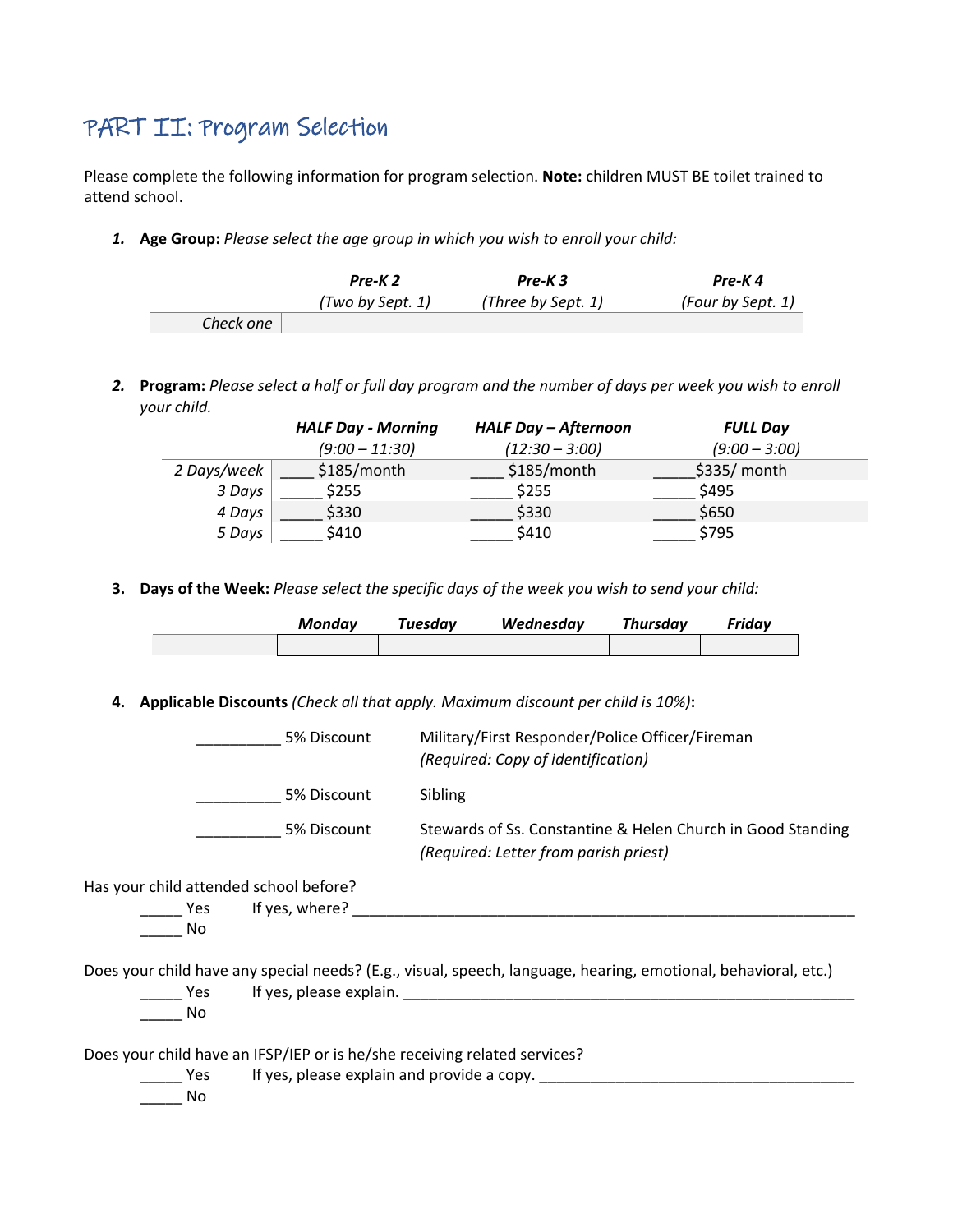# PART III: Before/After Care and Lunch Bunch (if applicable)

Please indicate below which program, if applicable, you would like to enroll your child. (Note: Discounts do not apply to these services.) Families may also use these services on an as-needed basis; please give 24-hour notice.

|             | <b>Before Care</b>    | <b>After Care</b>      | <b>Lunch Bunch</b>     |
|-------------|-----------------------|------------------------|------------------------|
|             | $7:00$ AM $-$ 9:00 AM | 3:00 PM $-$ 6:00 PM    | 11:30 AM - 12:30 PM    |
|             | All Enrolled students | Full day students only | Half day students only |
|             | $$11$ per diem        | $$11$ per hour         | $$11$ per diem         |
| 2 Days/week | \$88/month            | <b>TBD</b>             | \$88/month             |
| 3 Days      | \$132                 | TBD                    | \$132                  |
| 4 Days      | \$176                 | <b>TBD</b>             | \$176                  |
| 5 Days      | \$220                 | TBD                    | \$220                  |

## PART IV: Uniform Order

Students are required to wear SSCH Preschool uniform shirts. Please indicate the number of shirts you would like to purchase of each size, color, and sleeve length. Uniform payment is made through our online billing app, HiMama (*see Part V*).

|                           | Short Sleeve (\$16) |       | Long Sleeve (\$18) |       |
|---------------------------|---------------------|-------|--------------------|-------|
|                           | <b>Blue</b>         | White | <b>Blue</b>        | White |
| Extra Small<br>(Size 4)   |                     |       |                    |       |
| Small<br>(Size 6-8 Youth) |                     |       |                    |       |

## PART V: Signature and Registration Payment

I understand that a registration fee and one month's tuition (including Lunch Bunch and Before/After Care) are due at the time of this application in order to secure placement in the program. Both the registration fee and the one month's tuition must be paid for each individual child in the family who will attend the school. The tuition payment will be applied to the student's first month in attendance.

The registration fee for new students at SSCH Preschool is \$135. The fee is \$85 for returning students and siblings. The registration fee is **non-refundable**.

Payment is made through our online billing app, HiMama. Once this registration form is received, an invitation to join HiMama will be sent via email, along with an invoice for the registration fee and one month's tuition. Parents input their billing information and pay through this app. Note that a 2.9% credit card fee will be added should you choose to pay by card. There are no fees for bank transfers.